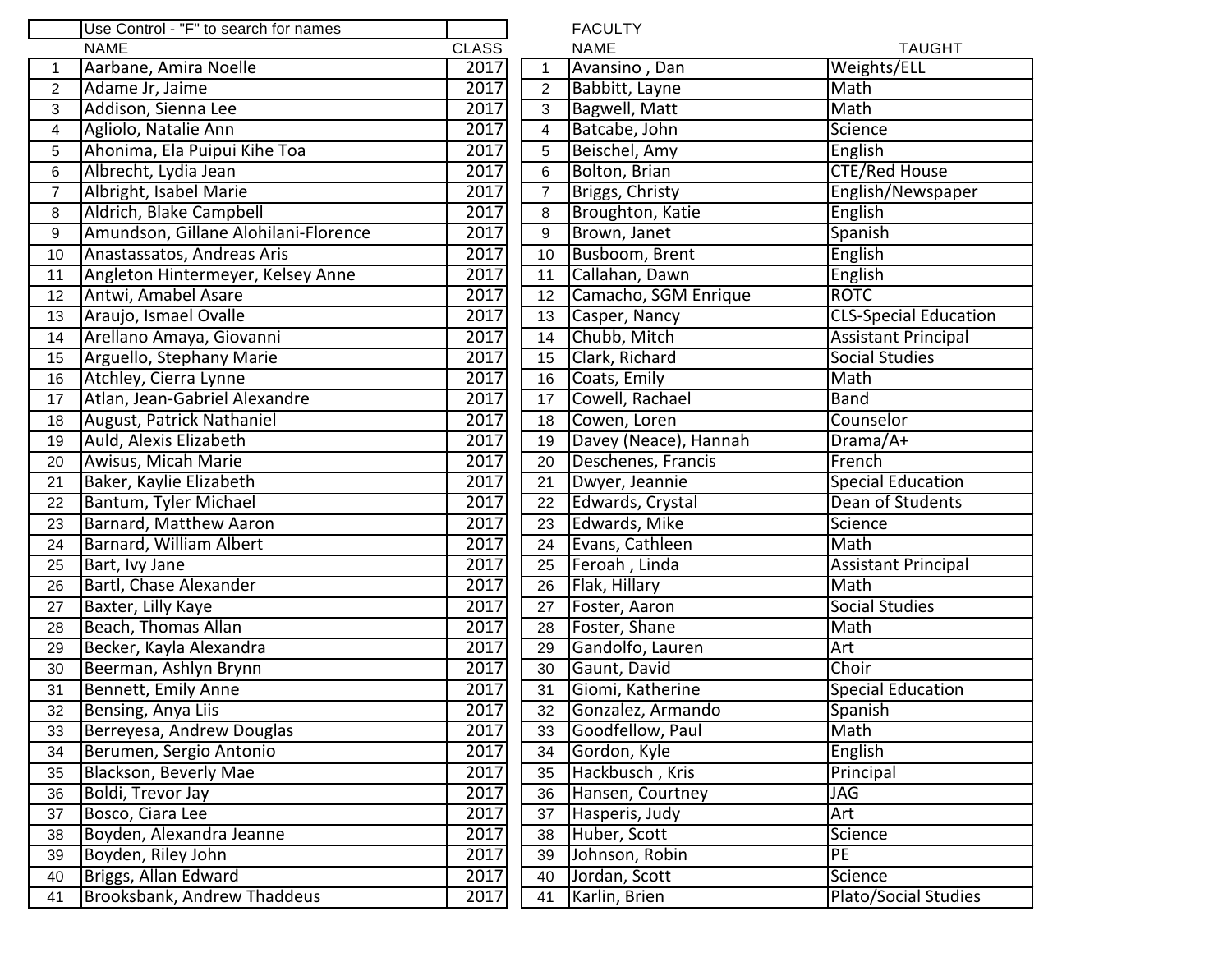| 42 | Brown, Hunter Colin                   | 2017 | 42 | Kent-Dillon, Cyndi     | Psychologist                     |
|----|---------------------------------------|------|----|------------------------|----------------------------------|
| 43 | Bunuel, Calvin Diego                  | 2017 | 43 | Kuhles, Karl           | Science/Engineer/A+              |
| 44 | Burke Gonzalez, Leonardo Daniel       | 2017 | 44 | Lane, Michelle         | Special Education                |
| 45 | Busch, Keaton Alexander               | 2017 | 45 | Lemons, Craig          | Counselor                        |
| 46 | Bush, Robert Juliuss Shane Tyrique    | 2017 | 46 | LeVitt, Bob            | <b>Assistant Principal</b>       |
| 47 | Butt, Salman Farooq                   | 2017 | 47 | Liessmann, William     | Math                             |
| 48 | Calzada Velazquez, Yarely Viririana   | 2017 | 48 | Lucas, Patricia        | Science/A+                       |
| 49 | Campbell, Michael Anthony             | 2017 | 49 | Lysdal, Sandie         | <b>Special Education</b>         |
| 50 | Carlson, Brandon Hayes                | 2017 | 50 | Mangan, Kathleen       | <b>Special Education</b>         |
| 51 | Carlson, Joshua Glover                | 2017 | 51 | Marin, Sue             | PE                               |
| 52 | Case, Conner Matthew Taga             | 2017 | 52 | Mazzo, Gabriel         | <b>Special Education</b>         |
| 53 | Caselli, Kyle James                   | 2017 | 53 | McCart, Christopher    | Social Studies                   |
| 54 | Castaneda, Hazzieleh Elizalde         | 2017 | 54 | McClellan, Brad        | English                          |
| 55 | Castillo, Joel Brandon                | 2017 | 55 | McKillip, Theresa      | English                          |
| 56 | Castillo, Natalie Lizette Trujillo    | 2017 | 56 | McNinch, Leith         | CLS - Special Education          |
| 57 | Castro Vejar, Giselle                 | 2017 | 57 | Meinert, Mike          | Science                          |
| 58 | Cazarez-Mejorado, Jairo               | 2017 | 58 | Mileo, Rebekah         | English/Psych                    |
| 59 | Chamberlain, Christian Lyle           | 2017 | 59 | Moberg, Laura          | <b>Social Studies</b>            |
| 60 | Chavez Torres, Jesus Marcelino        | 2017 | 60 | Moore, Molly           | Art                              |
| 61 | Chowdhury, Trina                      | 2017 | 61 | Mortara, Chris         | Math                             |
| 62 | Clayton, Nicholas Trinity             | 2017 | 62 | Moss, Garrett          | Social Studies                   |
| 63 | Comba, Colton Thomas                  | 2017 | 63 | Musni, Craig           | <b>CTE/Red House</b>             |
| 64 | Combs, Sam Atkinson                   | 2017 | 64 | Naughton, Brad         | Math                             |
| 65 | Comcowich, Marissa James              | 2017 | 65 | Newberry, Amie         | English                          |
| 66 | Comstock, Colin David                 | 2017 | 66 | Ochs, Matthew          | Social Studies                   |
| 67 | Cook, Carys Jade                      | 2017 | 67 | Oexle, Molly           | Special Education                |
| 68 | Corbridge, Arianna Ruth               | 2017 | 68 | Pace, Jim              | Social Studies/Athletic Dir      |
| 69 | Craig, Kaycee Paige                   | 2017 | 69 | Pavilionis, Phil       | <b>Health Science/Sports Med</b> |
| 70 | Curtis, Skyler Michael                | 2017 | 70 | Porter, Valerie        | Science                          |
| 71 | Darosa, Legend Antonio                | 2017 | 71 | Potter, Mike           | Math                             |
| 72 | Deberry, Isaac Lee                    | 2017 | 72 | Powers, Keri           | Math                             |
| 73 | Del Rosario, Katrina Marie Briones    | 2017 | 73 | Quinlan, Diana         | <b>CTE/Red House</b>             |
| 74 | Del Rosario, Kristina Marie Rose Kang | 2017 | 74 | Rahming, Ashleigh      | Science                          |
| 75 | Delgado Cerda, Joel Eduardo           | 2017 | 75 | Ramsey, Marie          | English                          |
| 76 | Della-Chiesa, Anthony Augustus        | 2017 | 76 | Rodriguez, Sue         | Counselor                        |
| 77 | Denning, Bryce Steven                 | 2017 | 77 | Ronan, David           | Science                          |
| 78 | Dericco, Megan Marie                  | 2017 | 78 | Ross, David            | <b>Social Studies</b>            |
| 79 | Devia, Olivia Janelle                 | 2017 | 79 | Sarafolean, LTC Nicole | <b>ROTC</b>                      |
| 80 | Diaz, Ciara Maria                     | 2017 | 80 | Schott, Danny          | <b>Special Education</b>         |
| 81 | Dickey, Alissa Nicole                 | 2017 | 81 | Schouweiler, Peter     | <b>Social Studies</b>            |
| 82 | Douglas, Ceilidh Elise                | 2017 | 82 | Scichilone, Traci      | CTE/Red House                    |
| 83 | Drymalski, Noah Robert                | 2017 | 83 | Sellers, Joe           | PE                               |
| 84 | Dungca, Kaila Alizabeth               | 2017 | 84 | Shoolroy, Aaron        | Science                          |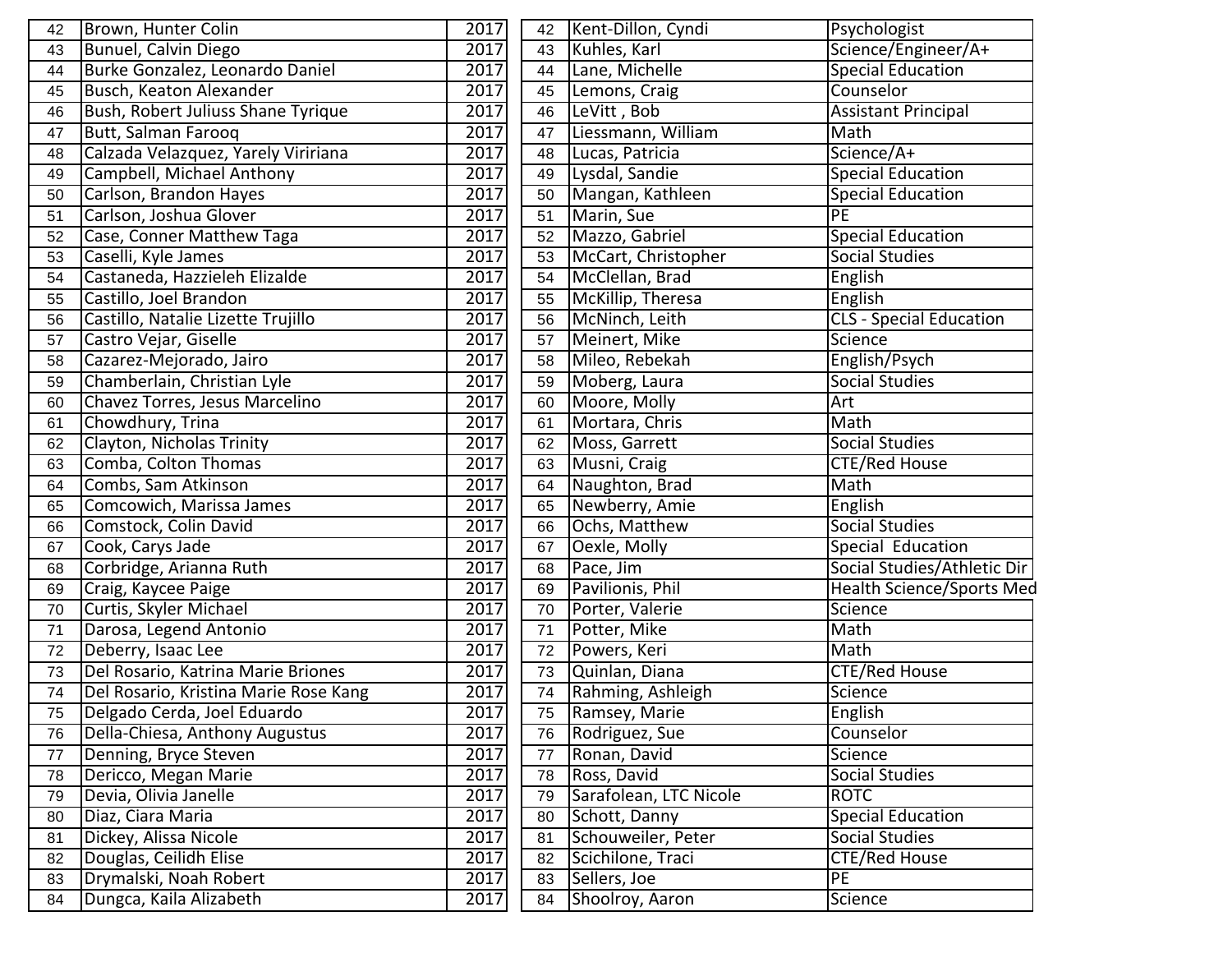| 85  | Durman, Seth Alexandre            | 2017 | 85 | Shoolroy, Theresa | Counselor        |
|-----|-----------------------------------|------|----|-------------------|------------------|
| 86  | Eardley, Samuel Alexander         | 2017 | 86 | Spalka, Monica    | <b>Health</b>    |
| 87  | Eriksen, Taine Stanley            | 2017 | 87 | Stone, Jaime      | English          |
| 88  | Esparza, Alejandro Cristian       | 2017 | 88 | Stone, Rob        | English          |
| 89  | Espino, Aunna Monique             | 2017 | 89 | Tau, MSG Lee      | <b>ROTC</b>      |
| 90  | Etnyre, Austin Parrish            | 2017 | 90 | Tomac, Jeff       | Counselor        |
| 91  | Ferris, Blake Lawrence            | 2017 | 91 | Vanderpool, Jenn  | Spanish          |
| 92  | Fielder, Samantha Leone           | 2017 | 92 | Walsh, Liz        | English/Yearbook |
| 93  | Fine, Wheeler Reese               | 2017 | 93 | Whiteley, Barbara | Library          |
| 94  | Fishell, Teilor Jeanae            | 2017 | 94 | Worrall, Laura    | Math             |
| 95  | Fleiner, Joshua Michael           | 2017 | 95 | Worthen, Bryon    | Math             |
| 96  | Foster, Heather Jane              | 2017 |    |                   |                  |
| 97  | Gailson, Galil Israel             | 2017 |    |                   |                  |
| 98  | Gamboa, Olivia Grace              | 2017 |    |                   |                  |
| 99  | Gamino, Austin Ryan               | 2017 |    |                   |                  |
| 100 | Garcia, Carlee Brianne            | 2017 |    |                   |                  |
| 101 | Gedvila, Jonas Tomas              | 2017 |    |                   |                  |
| 102 | George, Lucas Steven              | 2017 |    |                   |                  |
| 103 | Gholdoian, Sophia Taleen          | 2017 |    |                   |                  |
| 104 | Gill, Mason Aubrey                | 2017 |    |                   |                  |
| 105 | Gillies, Brynn                    | 2017 |    |                   |                  |
| 106 | Giovannetti, Cyrus Richard        | 2017 |    |                   |                  |
| 107 | Gonfiantini, Christopher Chase    | 2017 |    |                   |                  |
| 108 | Graham, Matthew Alexander         | 2017 |    |                   |                  |
| 109 | Grant, Elliott Hamilton           | 2017 |    |                   |                  |
| 110 | Green, Emily Marie                | 2017 |    |                   |                  |
| 111 | Greenwell, Rian Edward            | 2017 |    |                   |                  |
| 112 | Grimes, Jade Aurelie              | 2017 |    |                   |                  |
| 113 | Guardado, Alex Joaquin            | 2017 |    |                   |                  |
| 114 | Guerra-Arellano, Alison Alexandra | 2017 |    |                   |                  |
| 115 | Gurnea, Tristan Shaw              | 2017 |    |                   |                  |
| 116 | Gustin, Olivia Elise              | 2017 |    |                   |                  |
| 117 | Hald, Matthew Edward              | 2017 |    |                   |                  |
| 118 | Hammers, Ryan Christopher         | 2017 |    |                   |                  |
| 119 | Hammers, Tyler Christopher        | 2017 |    |                   |                  |
| 120 | Hansen, Anderson Walter           | 2017 |    |                   |                  |
| 121 | Hansen, Ezra Whitebear            | 2017 |    |                   |                  |
| 122 | Harding, Dominique Marie          | 2017 |    |                   |                  |
| 123 | Harris, Timothy Alden             | 2017 |    |                   |                  |
| 124 | Hart, William Bryan               | 2017 |    |                   |                  |
| 125 | Harter, Keegan Jaycee             | 2017 |    |                   |                  |
| 126 | Hazelbaker, Avery Lynn            | 2017 |    |                   |                  |
| 127 | Hernandez, Colby James            | 2017 |    |                   |                  |

| 85 | Shoolroy, Theresa | Counselor        |
|----|-------------------|------------------|
| 86 | Spalka, Monica    | Health           |
| 87 | Stone, Jaime      | English          |
| 88 | Stone, Rob        | English          |
| 89 | Tau, MSG Lee      | <b>ROTC</b>      |
| 90 | Tomac, Jeff       | Counselor        |
| 91 | Vanderpool, Jenn  | Spanish          |
| 92 | Walsh, Liz        | English/Yearbook |
| 93 | Whiteley, Barbara | Library          |
| 94 | Worrall, Laura    | Math             |
| 95 | Worthen, Bryon    | Math             |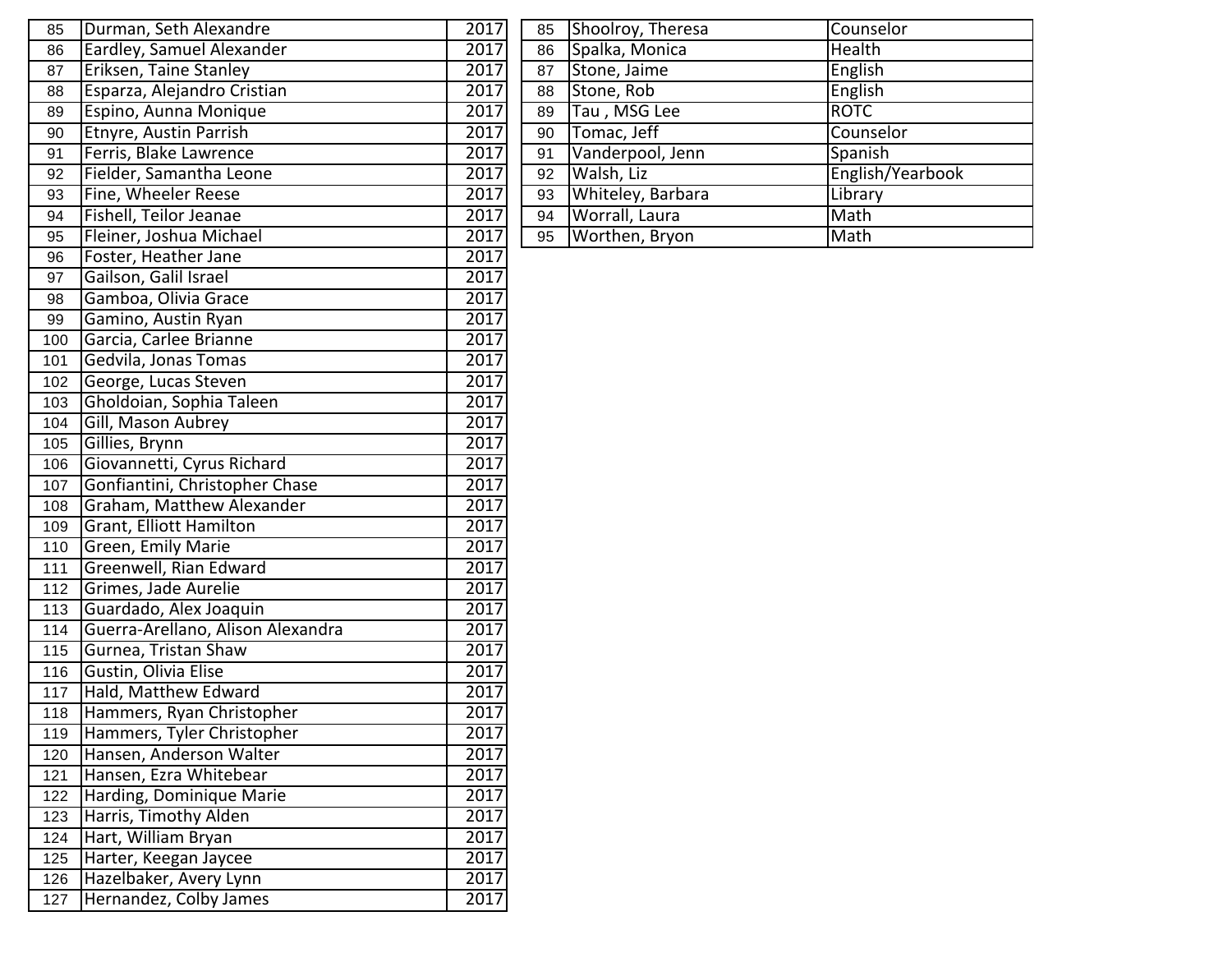| 128 | Hernandez Flores, Guillermo      | 2017              |
|-----|----------------------------------|-------------------|
| 129 | Hernandez Lopez Jr, Sergio       | 2017              |
| 130 | Hernandez Ponce, Maria Jose      | 2017              |
| 131 | Hervey, Andrew Peyton            | 2017              |
| 132 | Heywood, Maxwell Danger          | 2017              |
| 133 | Higareda, Vanessa                | 2017              |
| 134 | <b>Higgenbottom, Holly Reann</b> | 2017              |
| 135 | Hines, Jacob Kyler               | 2017              |
| 136 | Hoel, Haden Bjorn                | 2017              |
| 137 | Holliday, Grace Noelle           | 2017              |
| 138 | Hollins, Orianna Rose            | 2017              |
| 139 | Holmes, Gregory Scott            | 2017              |
| 140 | Hoops, Alexa Barbara             | 2017              |
| 141 | Hoover, Eugene Edwin             | 2017              |
| 142 | Horton, Elijah Jordan            | 2017              |
| 143 | Horwitz, Simon Jacob             | 2017              |
| 144 | Huizar-Gonzalez, Erick Francisco | 2017              |
| 145 | Hulme, Sean Patrick              | 2017              |
| 146 | Hunsberger, Kyra Sage            | 2017              |
| 147 | Ikehara, Laryssa Sachiko         | 2017              |
| 148 | lotti, Alice                     | 2017              |
| 149 | Jackson, Rylee Shaye             | 2017              |
| 150 | Jack-Waterman, Cheyene Elizabeth | 2017              |
| 151 | Jacobo, Giovanny Marcel          | $\overline{2017}$ |
| 152 | Jensen, Cody Reid                | 2017              |
| 153 | Jerz, Emma Christine             | 2017              |
| 154 | Johns, Dalton Keith              | 2017              |
| 155 | Johnston, Andrew Mark            | 2017              |
| 156 | Jones, Chloe Faustina            | 2017              |
| 157 | Jones, Lara Louise               | 2017              |
| 158 | Jordan, Jared Dayton             | 2017              |
| 159 | Kahl, Sophia Lucille             | 2017              |
| 160 | Karcher, Sava Stephen            | 2017              |
| 161 | Karls, Mikayla Mary              | 2017              |
| 162 | Kehoe, Jennifer Ann              | 2017              |
| 163 | Kengle, Sean Ryan                | 2017              |
| 164 | Kerr, Jared Martin               | 2017              |
| 165 | Kerr, Rianna Adelle              | 2017              |
| 166 | Kilroy, Julia Elise Sullivan     | 2017              |
| 167 | Kirwan, Sara Jessica             | 2017              |
| 168 | Kutok, Hannah Katherine          | 2017              |
| 169 | Lancaster, Kaleb Avery           | 2017              |
| 170 | Lara, Natalie Rene               | 2017              |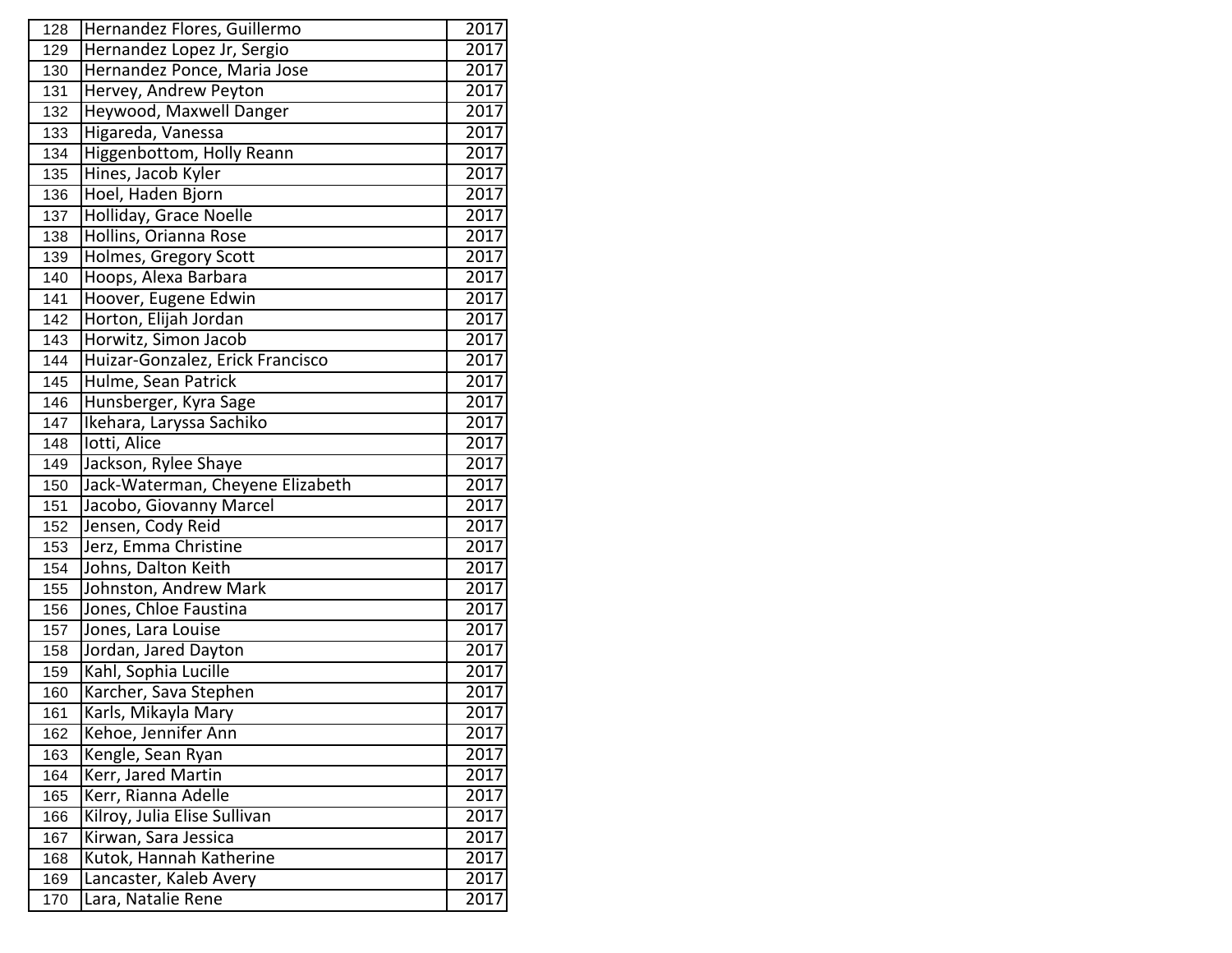| 171 | Laughlin, Moira Aileen            | 2017 |
|-----|-----------------------------------|------|
| 172 | Lavoy, Luke Thomas                | 2017 |
| 173 | Lazzarone, Isabella Blanche       | 2017 |
| 174 | Le, Lisa                          | 2017 |
| 175 | Lee, Faith Renee                  | 2017 |
| 176 | Lemons, Austin Craig              | 2017 |
| 177 | Lenz, Madeline Mary               | 2017 |
| 178 | Levezu, Cameron Robert            | 2017 |
| 179 | Levitt, Mckenna Elle              | 2017 |
| 180 | Liessmann Jr, William James       | 2017 |
| 181 | Lillo, Keelie Kamalani            | 2017 |
| 182 | Lim, Lauren Mei Lan               | 2017 |
| 183 | Linares Montoya, Nathalie         | 2017 |
| 184 | Little, Sierra-Danielle Kayla     | 2017 |
| 185 | Lopez Baez, Jesus Alberto         | 2017 |
| 186 | Lowe, Kellianne Dorothy           | 2017 |
| 187 | Lu, Haodong                       | 2017 |
| 188 | Luchetti, Olivia Ana              | 2017 |
| 189 | Maciel Perez, Edith Sarahi        | 2017 |
| 190 | Mai, Celine                       | 2017 |
| 191 | Mandeville, Deagan Andrew         | 2017 |
| 192 | Mandeville, Drake Wylie           | 2017 |
| 193 | Marshall, Molly Marie Ladue       | 2017 |
| 194 | Martinez Aguilera, Maria De Jesus | 2017 |
| 195 | Marting, Isabelle Margaret        | 2017 |
| 196 | Matthews, Jenna Joan              | 2017 |
| 197 | Mccoy, Rebecca Margaret           | 2017 |
| 198 | Mcdonald, Katelyn Lee             | 2017 |
| 199 | Mckinley, Matthew Brennan         | 2017 |
| 200 | Mcphail, Connor Quinn             | 2017 |
| 201 | Meeker, Elaina Marie              | 2017 |
| 202 | Mendelsohn, Jackson Curtis        | 2017 |
| 203 | Merkin, Jennifer Elise            | 2017 |
| 204 | Messer, Peter Frederick           | 2017 |
| 205 | Meyers, Alexis Marie              | 2017 |
| 206 | Meza Palomares, Alexander         | 2017 |
| 207 | Miller, Tanner Mcpherson          | 2017 |
| 208 | Monroe, Sophia Ann                | 2017 |
| 209 | Morales, Fernando Martinez        | 2017 |
| 210 | Morandi, Caleb Hunter             | 2017 |
| 211 | Morris, Kent Carl                 | 2017 |
| 212 | Moya, Angel Isaias                | 2017 |
| 213 | Moyle, Evan Michael               | 2017 |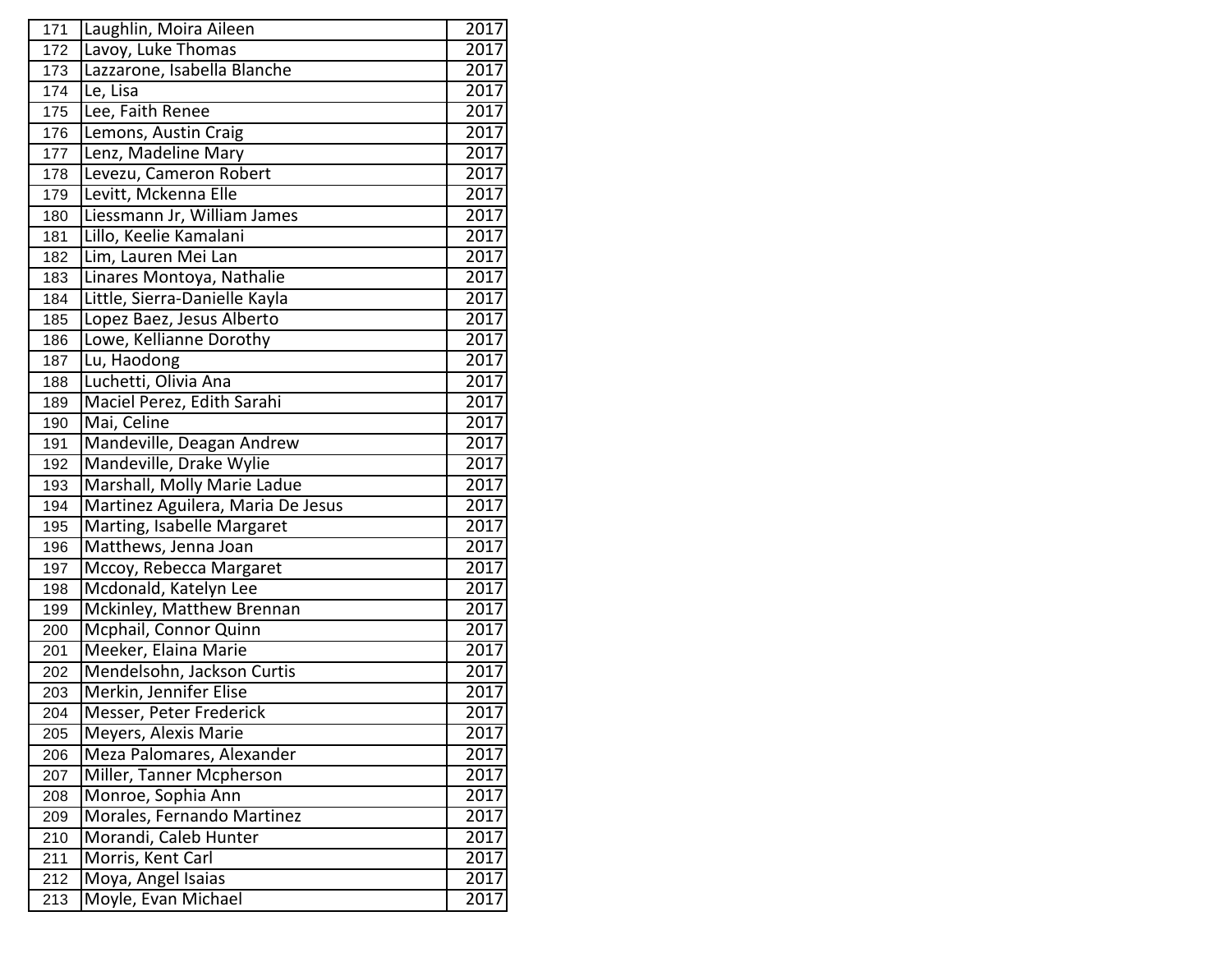| 214 | Mueller, Silas Christian               | 2017              |
|-----|----------------------------------------|-------------------|
| 215 | Murdock, Mckain Isabella               | 2017              |
| 216 | Murillo Rangel, Alejandro              | 2017              |
| 217 | Murphey, Abigail Marie                 | 2017              |
| 218 | Murray, Harrison James                 | 2017              |
| 219 | Nagel, David Michael                   | 2017              |
| 220 | Najima, Madison Marie                  | 2017              |
| 221 | Neace, Liberty Hannah                  | 2017              |
| 222 | Neidhold, Maxwell Allan                | 2017              |
| 223 | Nelson, Jared Louis                    | 2017              |
| 224 | Nichols, Daniel Alexander              | 2017              |
| 225 | Nickel, Gabrielle Kathleen             | 2017              |
| 226 | O'Halloran, Alexander Lee              | 2017              |
| 227 | Olson, Alexis Rose                     | 2017              |
| 228 | Onofre Jimenez, Elder                  | 2017              |
| 229 | Orduna, Angel Adriano                  | 2017              |
| 230 | Osborne, Alexander Brian               | 2017              |
| 231 | Osier, Jess Benjamin                   | 2017              |
| 232 | Padar Jr, Stephen Harry Andrew         | 2017              |
| 233 | Palacios, Eddie Fabian                 | 2017              |
| 234 | Palencia Marroquin, Graciela Alejandra | 2017              |
| 235 | Palone, Caleb Lovell                   | $\overline{2017}$ |
| 236 | Pappas, Jackson Alec                   | 2017              |
| 237 | Pappas, Mary Katherine                 | 2017              |
| 238 | Paradis, Molly Grace                   | 2017              |
| 239 | Parkin, Marlee Jo                      | 2017              |
| 240 | Parobek, Alan Joseph                   | 2017              |
| 241 | Parvin, Loren George                   | 2017              |
| 242 | Pauly, Hannah Patricia                 | 2017              |
| 243 | Pavelea, Darius                        | 2017              |
| 244 | Pearson, Connor Lee                    | 2017              |
| 245 | Pecorino, Dylan Chance                 | 2017              |
| 246 | Pendleton, Henry Bruce                 | 2017              |
| 247 | Perez, Metzly                          | 2017              |
| 248 | Phan, Mindy Thuy-Mi                    | 2017              |
| 249 | Pitha, Kurt Wesley                     | 2017              |
| 250 | Pittman, Rachel Angelina               | 2017              |
| 251 | Pittman, Taylor Joan                   | 2017              |
| 252 | Pizana Rivas, Manuel Alejandro         | 2017              |
| 253 | Poggione, Taylor Marie                 | 2017              |
| 254 | Powell-Olivares, Alysson Nicole        | 2017              |
| 255 | Pristow, Shelby Madison                | 2017              |
| 256 | Ramirez, Alessandra Meza               | 2017              |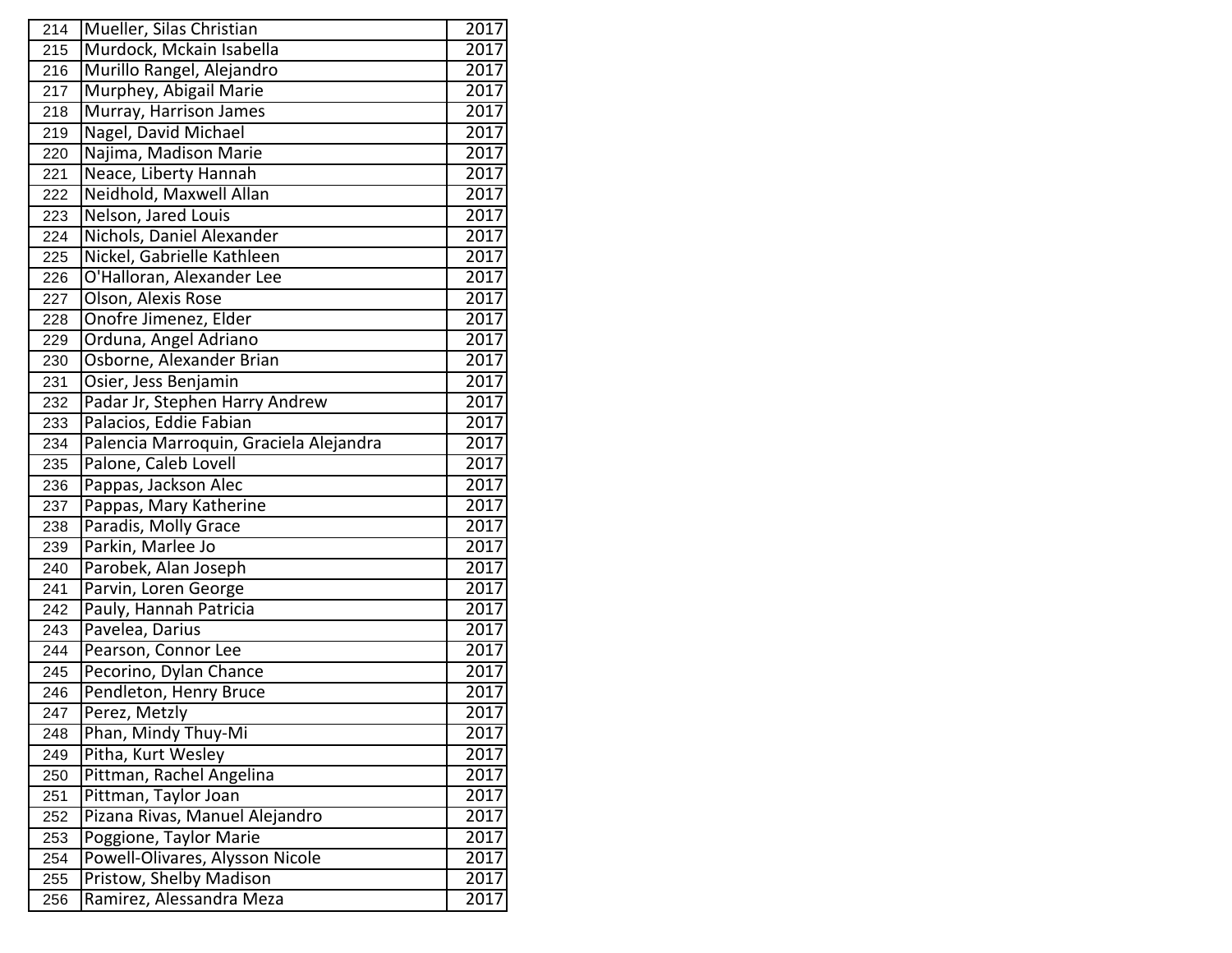| 257 | Rankin, Emily Diane               | 2017 |
|-----|-----------------------------------|------|
| 258 | Rascati, Matthew Ryan             | 2017 |
| 259 | Ratway, Jayleen Derraylle         | 2017 |
| 260 | Rawson, Rylee Shayne              | 2017 |
| 261 | Redden, Anna Rose Raymonde        | 2017 |
| 262 | Richman, Maxwell Alan             | 2017 |
| 263 | Rippingham, Andrew Joseph         | 2017 |
| 264 | Roberson, Ryan Anthony            | 2017 |
| 265 | Roberts, Kurtis Wesley            | 2017 |
| 266 | Robinson, Colm Jordan             | 2017 |
| 267 | Robles Melgoza, Evelin Berenice B | 2017 |
| 268 | Rodriguez, Mark Anthony           | 2017 |
| 269 | Rodriguez Garza, Yesenia          | 2017 |
| 270 | Rose, Kyle Patrick                | 2017 |
| 271 | Rose, Kylee Lynn                  | 2017 |
| 272 | Routsis, Ravyn Alexandra          | 2017 |
| 273 | Rovens, Sophia Rose               | 2017 |
| 274 | Rovetti, Jack David               | 2017 |
| 275 | Rubins, Tiffany Jennifer          | 2017 |
| 276 | Sabini, Joseph Anthony            | 2017 |
| 277 | Saladis, Lake Edward              | 2017 |
| 278 | Sanchez Pena, Mauricio Alejandro  | 2017 |
| 279 | Sanders, Stephanie Euralene       | 2017 |
| 280 | Sax, Scott Lamerson               | 2017 |
| 281 | Scarpa, Lauren Faith              | 2017 |
| 282 | Scavacini, Veronika Francheska    | 2017 |
| 283 | Schmitt, Sara Ann                 | 2017 |
| 284 | Schuster, Kylie Justine           | 2017 |
| 285 | Schuster, Madison Nicole          | 2017 |
| 286 | Shatsky, Yuriy Olegovich          | 2017 |
| 287 | Shattuck, Raymond Daniel          | 2017 |
| 288 | Simon, Madison Michaela           | 2017 |
| 289 | Sistek, Renee Nicole              | 2017 |
| 290 | Skoff, Cassidy Andrea             | 2017 |
| 291 | Slezak, Rachel Rae                | 2017 |
| 292 | Sloane, Isabella Ashley           | 2017 |
| 293 | Smith, Alyson Elaine              | 2017 |
| 294 | Smith, Naomi Alison               | 2017 |
| 295 | Smith, Sophia Louise Huntley      | 2017 |
| 296 | Spear, Drew Benton                | 2017 |
| 297 | Spitzer, Eric Robert              | 2017 |
| 298 | Steinkellner, Jacob Alexander     | 2017 |
| 299 | Stettler, Meghan Elizabeth        | 2017 |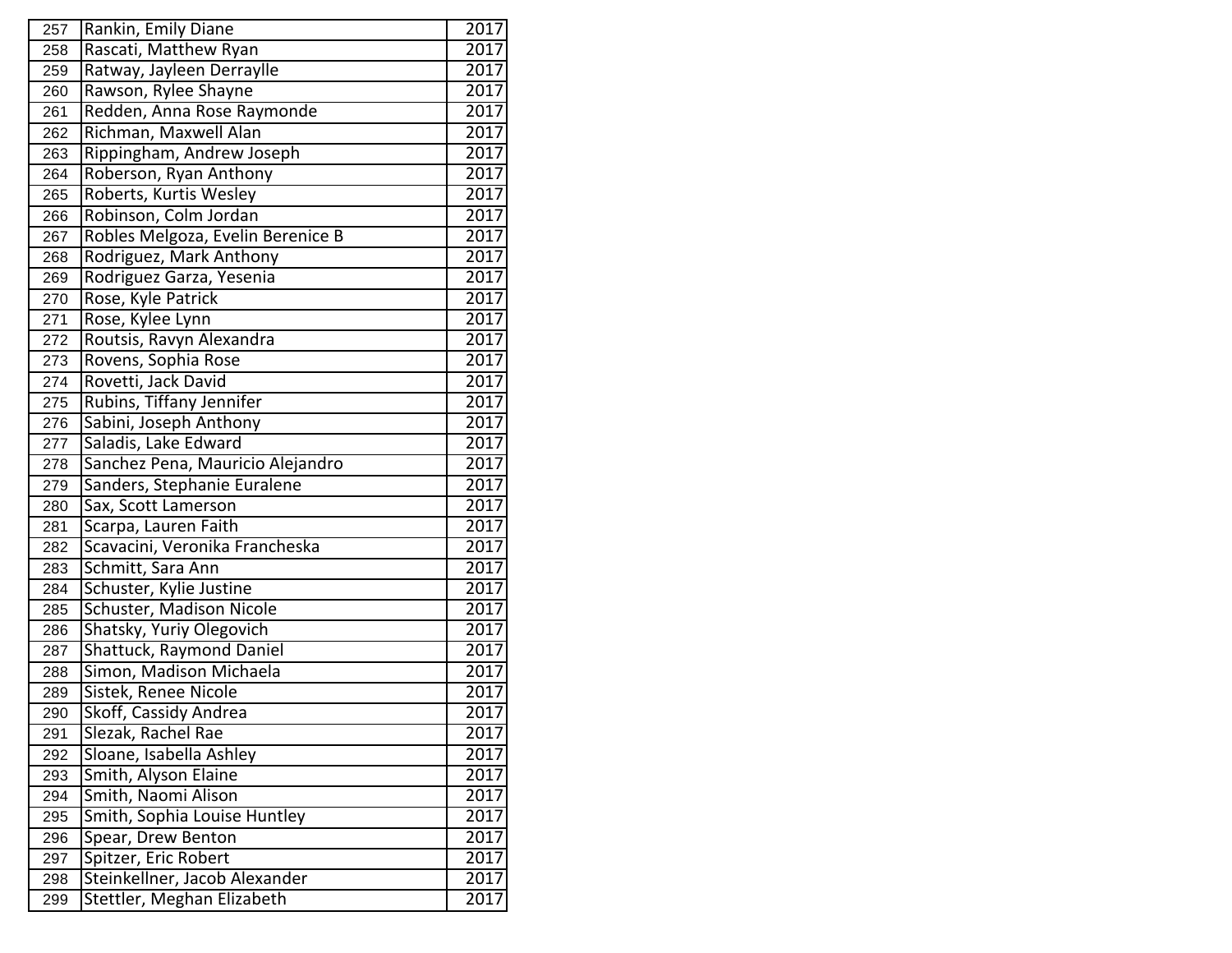| 300 | Stone, Samuel Michael                 | 2017 |
|-----|---------------------------------------|------|
| 301 | Story, Megan Nicole                   | 2017 |
| 302 | Sutliff, Breanna Marie                | 2017 |
| 303 | Svendsen, Ryley Ann                   | 2017 |
| 304 | Talbott, Payton Anthony               | 2017 |
| 305 | Tatem, Paige Elizabeth                | 2017 |
| 306 | Tay, Alexander Thollot                | 2017 |
| 307 | Taylor, Mckenna Nicole                | 2017 |
| 308 | Taylor, Steven Anthony                | 2017 |
| 309 | Terrasas, Caleb Manuel                | 2017 |
| 310 | Thompson, Matthew Thomas              | 2017 |
| 311 | Tobey, Beatris Sofia                  | 2017 |
| 312 | Tobin, Morrison Ale                   | 2017 |
| 313 | Tolbert Jr, Jamal Deandrea            | 2017 |
| 314 | Toll, Alexis Cherie'                  | 2017 |
| 315 | Torres Godinez, Antonio Vidal         | 2017 |
| 316 | Traficanti, Quinn Alexander           | 2017 |
| 317 | Truong, Vannessa Le                   | 2017 |
| 318 | Tsiopos, Bradley Lazarus              | 2017 |
| 319 | Tuaefe-Moli, Miracle Bernadette-P     | 2017 |
| 320 | Turnier, Nathan Frederick             | 2017 |
| 321 | Uchytil, Taylor Lee                   | 2017 |
| 322 | Uribe Camacho, Cristobal              | 2017 |
| 323 | Valdes, Yohana Marlenis               | 2017 |
| 324 | Valory, Elijah Terrence               | 2017 |
| 325 | Vazquez, Jelina Cortez                | 2017 |
| 326 | Venegas Velazquez, Benjamin Alejandro | 2017 |
| 327 | Vestbie, Drake Robert                 | 2017 |
| 328 | Vieyra, Kayla Christine               | 2017 |
| 329 | Villa Lucero, Marco Antonio           | 2017 |
| 330 | <b>Volk, Daniel Stephen</b>           | 2017 |
| 331 | Ware, Cameron Drew Wineinger          | 2017 |
| 332 | Watland, Jeremy Lundt                 | 2017 |
| 333 | Watson, Savannah Jane                 | 2017 |
| 334 | Watson- Butler, Ariana Mikelle        | 2017 |
| 335 | Weems, Atley Ry                       | 2017 |
| 336 | Whan, Austin Michael                  | 2017 |
| 337 | Whitten, Sarah Ann                    | 2017 |
| 338 | Wichmann, Caleb Ian                   | 2017 |
| 339 | Wilcock, Grant Joseph                 | 2017 |
| 340 | Wilday, April Yvonne                  | 2017 |
| 341 | Williams, Krista Michelle             | 2017 |
| 342 | Woodman, Abigail Jane                 | 2017 |